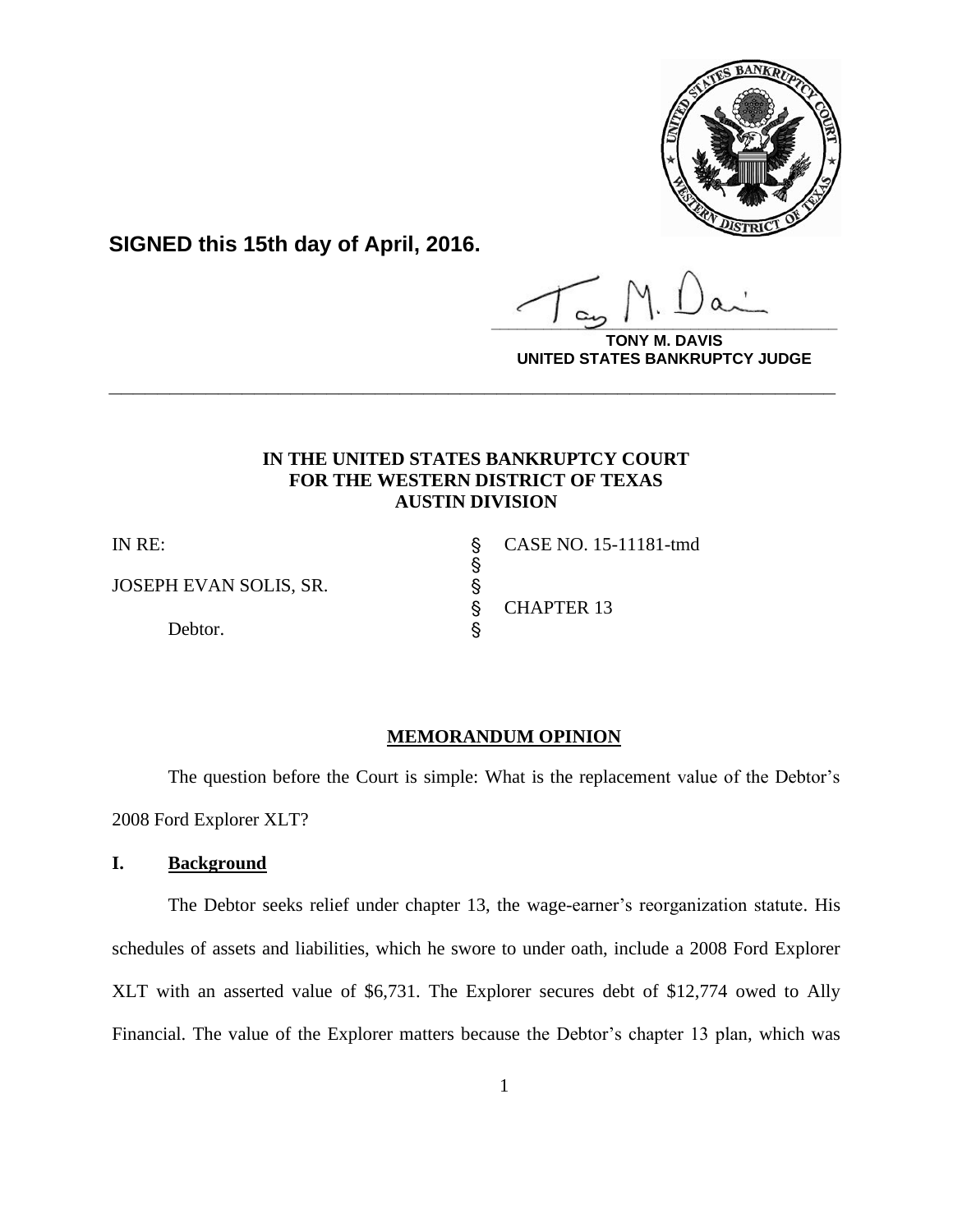confirmed on March 28, 2016, will become infeasible if the value of the Explorer is significantly more than the Debtor's proposed value.<sup>1</sup>

Ally Financial filed a proof of claim for a \$12,771.32 debt secured by the Explorer. Ally's proof of claim lists the value of the Explorer as \$9,925, but Ally did not attach any exhibits supporting this value.

The Debtor now objects to Ally's claim. He does not dispute the claim amount or that the claim is secured by the Explorer. Rather, his objection is limited to the value of the collateral. According to the Debtor, the correct value is \$6,731.25. To support this value, the Debtor attached a printout of the NADA Guides price report for the SUV as an exhibit to the objection.

Limited evidence of the Explorer's value was provided at the hearing. The Debtor introduced into evidence—with Ally's consent—price reports from Edmunds.com and photos of the SUV.<sup>2</sup> Ally introduced a price report from the NADA Guides.<sup>3</sup> The Debtor also testified to the condition of the SUV and verified the photos of his SUV. The Debtor's uncontroverted testimony, in conjunction with the photographs, indicated that the SUV has some deep scratches and light damage to both fenders but is mechanically sound. The Debtor had opportunities on cross-examination to affirm or disavow the value asserted in his schedules, but did neither.

<sup>&</sup>lt;sup>1</sup> According to section  $1325(a)(5)(B)(ii)$  of the Bankruptcy Code, the property to be distributed under a chapter 13 plan to the holder of an allowed secured claim must not be less than the amount of the allowed secured claim. According to section 506(a), a claim secured by a Debtor's collateral is an allowed secured claim "to the extent of the value of such creditor's interest in the estate's interest in such property . . . ." To the extent that the Creditor's claim exceeds the value of the collateral, the claim is unsecured. The "hanging paragraph" of section 1325(a) does not apply here because the Debtor's SUV was purchased more than 910 days before the Debtor filed for bankruptcy.

<sup>&</sup>lt;sup>2</sup> Although Ally's counsel agreed to the admission of the Edmunds price reports, he argued that they were less representative of the value of the Debtor's SUV than the price indicated by the NADA Guides.

<sup>&</sup>lt;sup>3</sup> The Debtor attached the NADA price report to his objection to claim, but Ally formally introduced the report into evidence.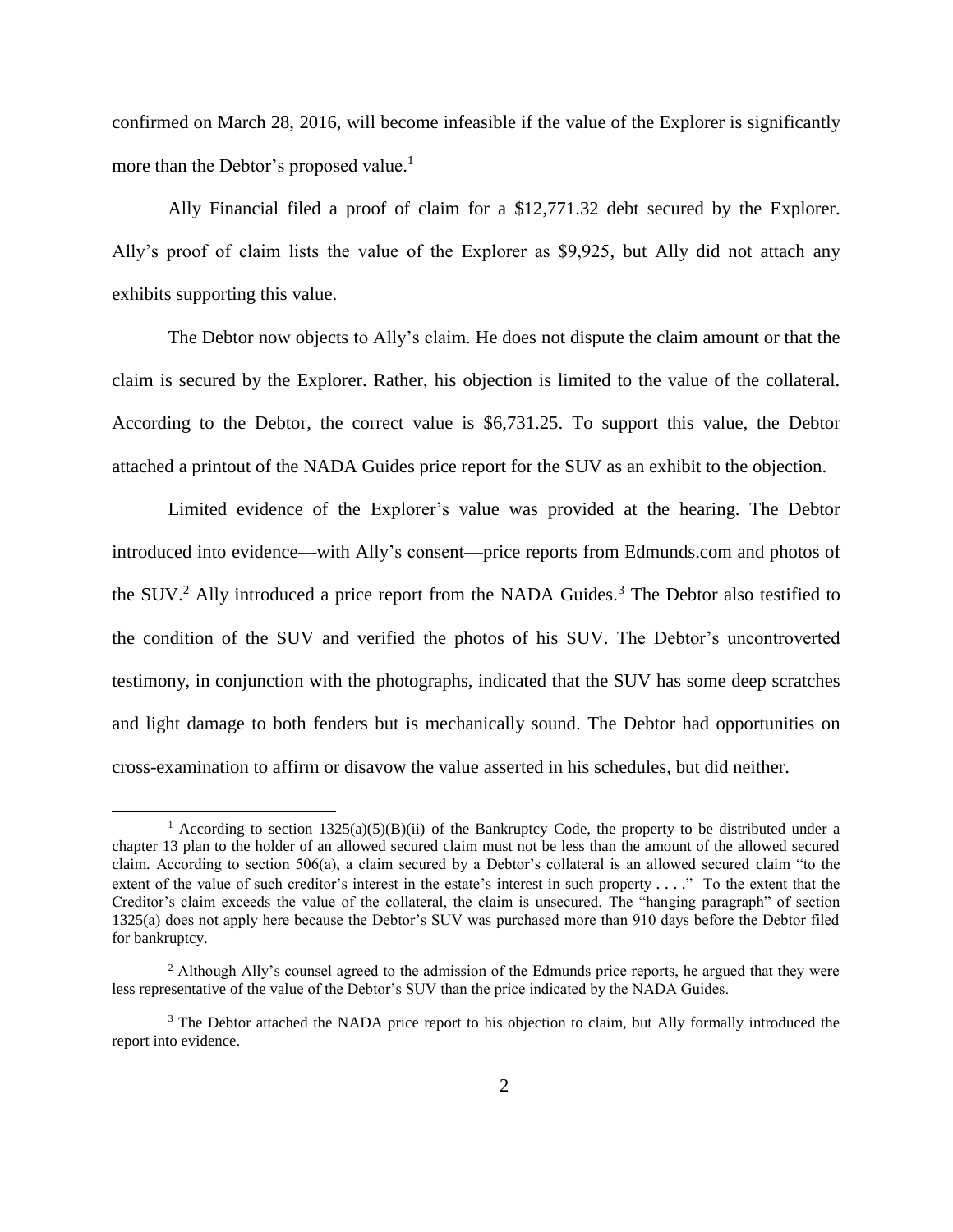The NADA and Edmunds reports contain slightly different information. The NADA report provides values for "Rough Trade-in," "Average Trade-in," "Clean Trade-in," and "Clean Retail." The only obvious adjustments applied to those values are for mileage and options. The Edmunds reports provide values for "Trade-in," "Private Party," and "Dealer Retail" with adjustments for optional equipment, color, regional adjustment, mileage, and, importantly, condition. The key difference is that the NADA report provides a retail price estimate for the Debtor's SUV in "Clean" condition while one of the Edmunds reports provides a retail price for the Debtor's SUV in "Average" condition. Unsurprisingly, the reports indicate different amounts—the NADA Clean Retail value favored by Ally is \$9,475 while the Edmunds Dealer Retail value for the SUV in Average condition favored by the Debtor is \$5,947.

Neither party voiced an objection to the introduction of the NADA or Edmunds reports into evidence<sup>4</sup> or to the Court taking judicial notice of facts not subject to reasonable dispute regarding the reports.<sup>5</sup> According to the website from which the NADA report provided to the Court was obtained, a vehicle in Clean condition under the NADA Guides has no mechanical

<sup>4</sup> Rule 803(17) of the Federal Rules of Evidence provides a hearsay exception for "market quotations, lists, directories, or other compilations that are generally relied on by the public or persons in particular occupations." The reason for this exception is the high degree of reliability, the motivation of the publisher to be accurate, and the absence of motivation for the publisher to deceive." Barry Russell, 2 *Bankruptcy Evidence Manual* § 803:30. The Court believes that, with a proper foundation provided by an industry expert, the NADA and Edmunds price reports would be admissible under the FRE 803(17) exception. Indeed, they might be admissible without an expert, given that there is precedent to suggest that both publications are reliable and credible. *E.g.*, *In re Bub*, 502 B.R. 345, 358 (Bankr. E.D.N.Y. 2013) *aff'd sub nom. Bub v. Rockstone Capital, LLC*, 516 B.R. 685 (E.D.N.Y. 2014) (describing Edmunds as a "reputable source"); *In re McElroy*, 339 B.R. 185, 188 (Bankr. C.D. Ill. 2006) (quoting *In re Madsen*, 2001 WL 34076428 (Bankr. C.D.Ill.)) ("Bankruptcy courts in the Central District of Illinois have long recognized the NADA guide as 'the authoritative source that is most relevant and applicable to the valuation" of vehicles in Chapter 13 cases.'"). And both publications have an incentive to be accurate. Here, because there were no objections, the Court will consider the reports.

<sup>5</sup> The Court may take judicial notice of adjudicative facts that "can be accurately and readily determined from sources whose accuracy cannot reasonably be questioned." Fed. R. Evid. 201(b)(2). In this case, the Court has taken notice only of the adjustment categories provided by the Edmunds and NADA websites.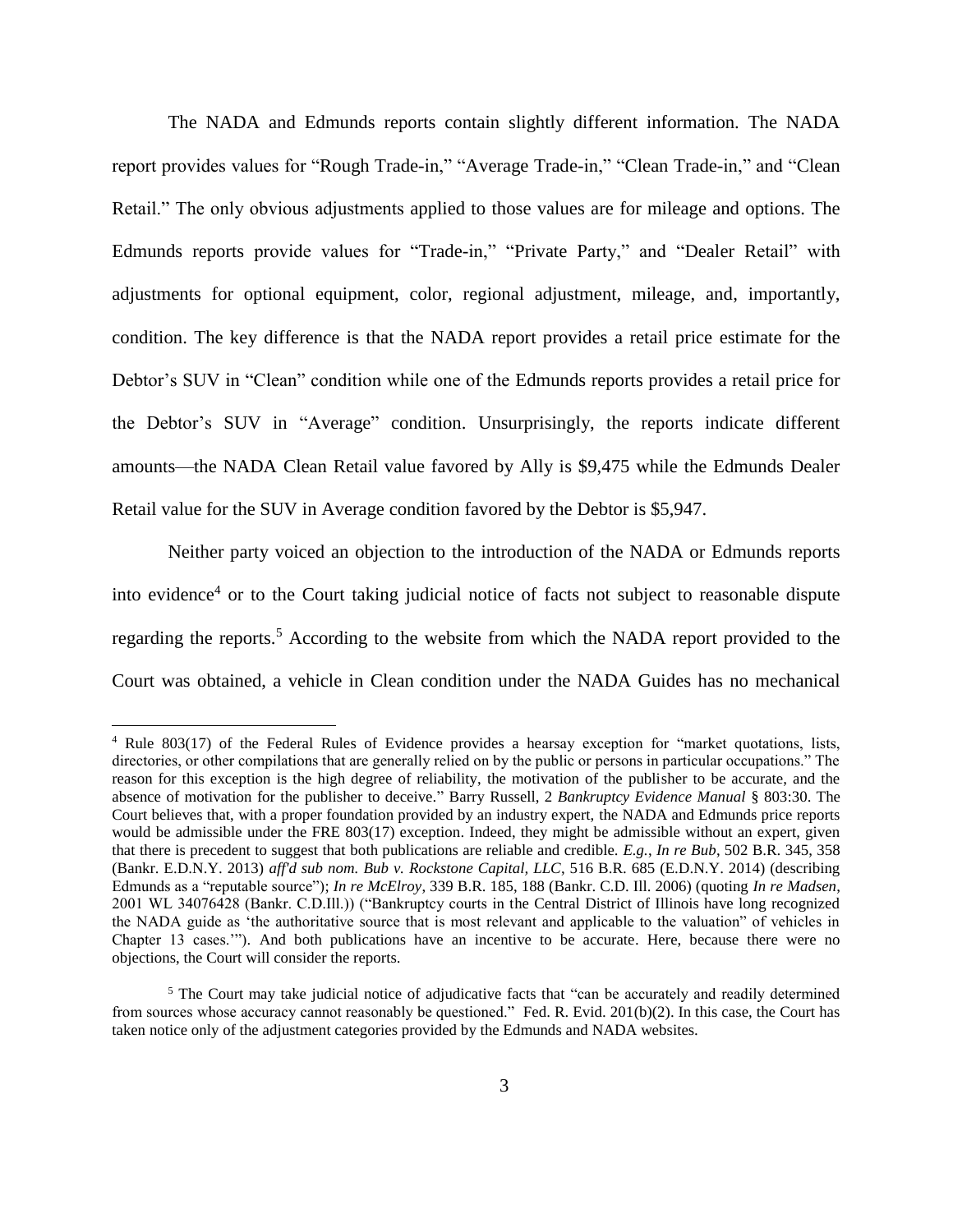defects, only minor exterior surface scratching, and minimal interior wear. According to the website from which the Edmunds report was obtained, Average condition per Edmunds.com means that the vehicle "[m]ay have a few mechanical and/or cosmetic problems and may require a considerable amount of reconditioning." Based on the Debtor's testimony, the condition of Debtor's SUV is worse than the NADA Clean condition. It falls within the broad Edmunds Average condition, but because the Debtor's SUV has no mechanical issues, the Debtor's SUV is likely better than the typical vehicle of Average condition.

### **II. Legal Standard**

### **A. Valuation under section 506(a)**

According to section  $506(a)(1)$  of the Bankruptcy Code, a claim secured by a Debtor's collateral is an allowed secured claim "to the extent of the value of such creditor's interest in the estate's interest in such property . . . ." For individual debtors under chapter 7 or 13, section 506(a)(2) defines the value of personal property collateral as "replacement value of such property as of the date of the filing of the petition without deduction for costs of sale or marketing."<sup>6</sup> Further, "[w]ith respect to property acquired for personal, family, or household purposes, replacement value . . . mean[s] the price a retail merchant would charge for property of that kind considering the age and condition of the property at the time value is determined."<sup>7</sup> Here, this means the price for which a retail car dealer would agree to sell the Debtor's Ford Explorer in its condition on September 8, 2015.

<sup>&</sup>lt;sup>6</sup> This part of section 506(a)(2) is a codification (at least in part) of the Supreme Court's decision in *Associates Commercial Corp. v. Rash*, 520 U.S. 953 (1997). *See In re Prewitt*, No. 15-60222, 2015 WL 8306422, at \*6 (Bankr. E.D. Tex. 2015) ("The first sentence of § 506(a)(2) codifies Rash in individual chapter 7 and chapter 13 cases by expressly mandating the use of replacement value as the valuation methodology.").

<sup>7</sup> 11 U.S.C. § 506(a)(2).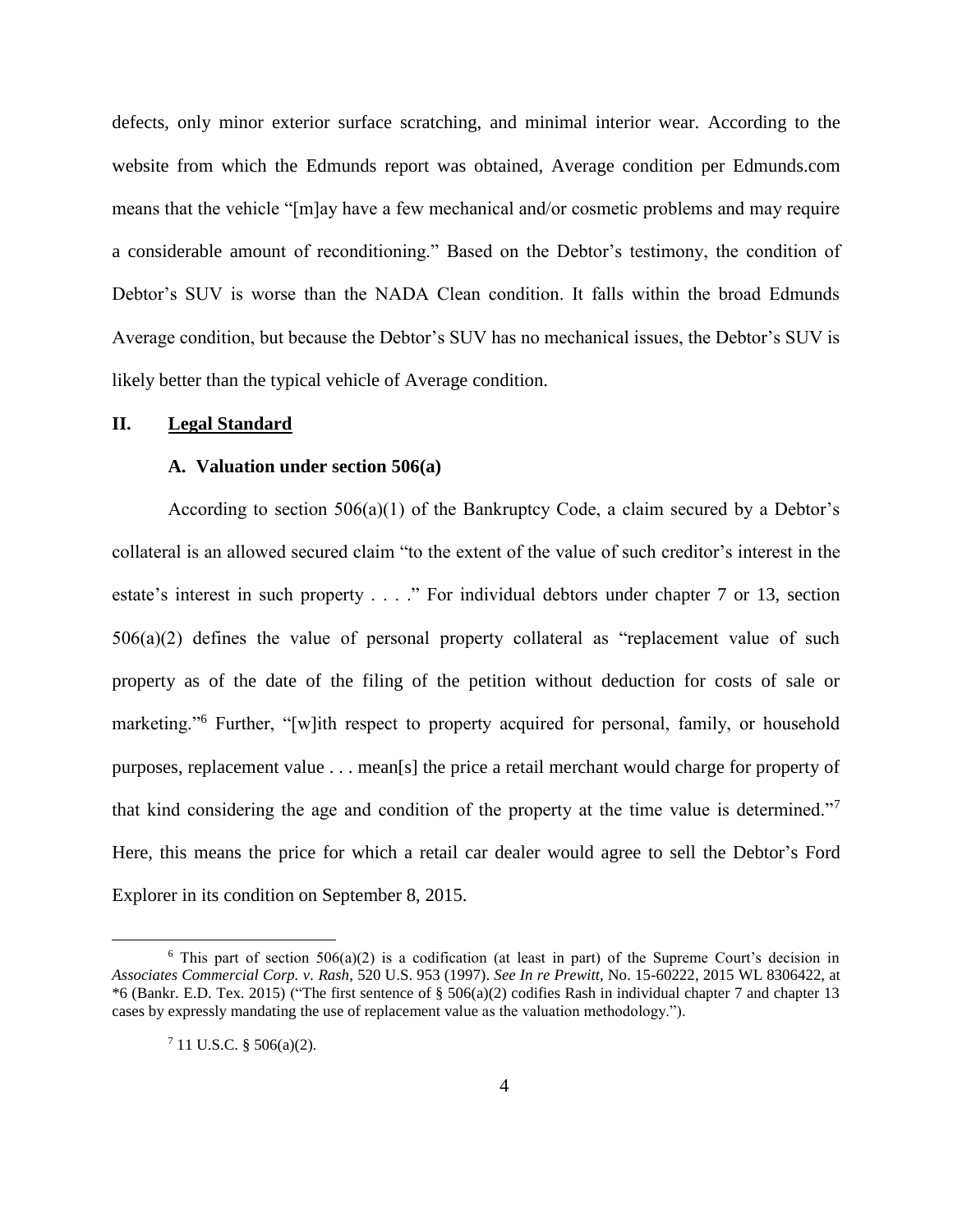#### **B. Burden of Proof**

Neither the Code nor the Rules specify which party bears the burden of proof regarding value under section  $506(a)$ .<sup>8</sup> Based on the context in which the valuation takes place, the burden of proof may lie with the secured creditor, party challenging the value, or involve a burden-shifting framework.<sup>9</sup>

The context here is an objection to claim.<sup>10</sup> Generally, a proof of claim is prima facie evidence of the validity and the amount of the claim.<sup>11</sup> However, if a party in interest objects and provides evidence that is at least as probative as that offered by the proof of claim, the burden shifts to the claimant.<sup>12</sup> The ultimate burden is then on the claimant to prove its claim by the preponderance of the evidence.<sup>13</sup>

<sup>9</sup> *Heritage Highgate*, 679 F.3d at 139-40.

l

 $10$  Arguably, this objection to claim could be considered in the context of the plan confirmation process because the Debtor seeks the valuation to make his plan feasible. *Cf. In re Young*, 390 B.R. 480, 486 (Bankr. D. Me. 2008) (holding that an adversary proceeding that would, in part, value collateral under section 506(a) was part of the plan confirmation process). However, under the *Consolidated Standing Order for Chapter 13 Case Administration for the Austin Division*, No. 15-05, [http://www.txwb.uscourts.gov/sites/default/files/files/10-26-2015-Consolidated](http://www.txwb.uscourts.gov/sites/default/files/files/10-26-2015-Consolidated%20%20Standing%20%20Order%20Case%20Admin%20Chp%2013%20Austin.pdf)  [%20Standing%20Order%20Case%20Admin%20Chp%2013%20Austin.pdf,](http://www.txwb.uscourts.gov/sites/default/files/files/10-26-2015-Consolidated%20%20Standing%20%20Order%20Case%20Admin%20Chp%2013%20Austin.pdf) the plan confirmation process and claims allowance process are separate. The form plan appended to the *Standing Order* allows for Debtor's to move to value collateral as part of the plan confirmation process, but the Debtor chose instead to determine the value of his SUV through the claims allowance process.

<sup>11</sup> Fed. R. Bankr. P. 3001(f).

<sup>12</sup> *In re Fid. Holding Co., Ltd.*, 837 F.2d 696, 698 (5th Cir. 1988); *In re 804 Cong., L.L.C.*, 529 B.R. 213, 219 (Bankr. W.D. Tex. 2015).

<sup>13</sup> *Fid. Holding Co., Ltd.*, 837 F.2d at 698; *804 Cong.*, 529 B.R. at 219. Where substantive law implements a different burden of proof, proving the existence of the claim by a preponderance of the evidence may not require establishing the *elements* of that claim by preponderance of the evidence. For example, if there is a presumption of liability under a statute that can only be rebutted by clear and convincing evidence, equal evidence about the basic facts would mean that the existence of the claim is more likely than not. The burden-shifting in an objection to claim does not modify substantive law regarding the claim. *See Raleigh v. Illinois Dep't of Revenue*, 530 U.S. 15, 20 (2000).

<sup>8</sup> *In re Heritage Highgate, Inc.*, 679 F.3d 132, 139 (3d Cir. 2012); *In re Sandrin*, 536 B.R. 309, 315 (Bankr. D. Colo. 2015) (citing 4 *Collier on Bankruptcy* ¶ 506.03[9] (Alan N. Resnick & Henry J. Sommer eds., 16th ed.)).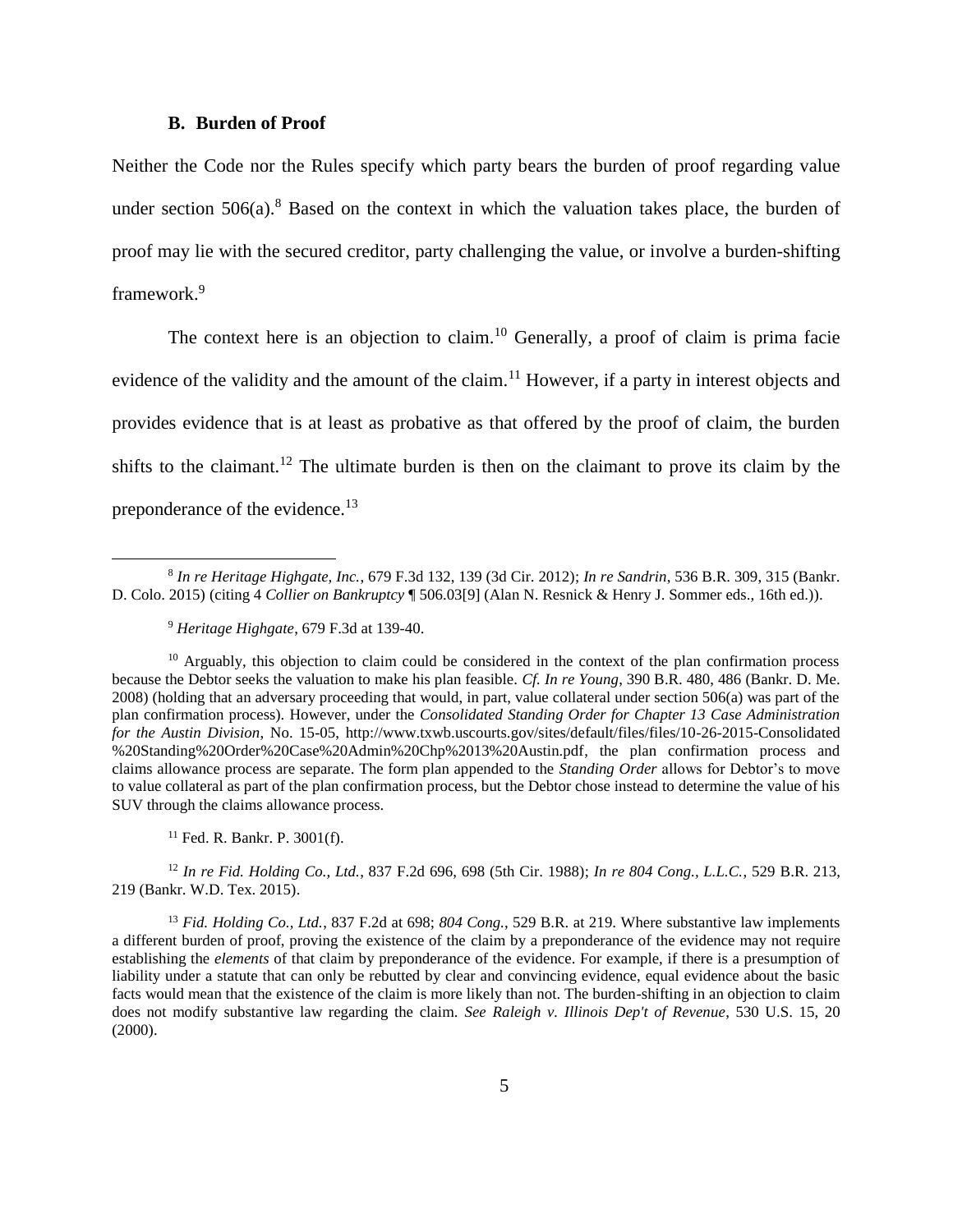Analogizing to the objection to claim process, the U.S. Court of Appeals for the Third Circuit adopted a similar burden-shifting framework for valuing collateral in *In re Heritage Highgate, Inc.*<sup>14</sup> The Third Circuit's analysis is persuasive. It makes sense that if the creditor has the burden of proving the amount of the creditor's allowed secured claim, the creditor should also have the burden of proving the value of the collateral from which that amount is determined.

Applying this burden-shifting here, the first question is whether the Debtor produced evidence at least equal in strength to the evidence supporting Ally's proof of claim. The Court must then determine whether the preponderance of the evidence supports a higher value than that claimed by the Debtor.

## **III. Analysis**

l

#### **A. The Debtor's evidence rebutted the prima facie validity of Ally's proof of claim.**

Ally's proof of claim contained no documentary support for its asserted value of the Debtor's Ford Explorer. The only exhibits were copies of the sales contract supporting the claim and a Texas Certificate of Title supporting a perfected lien. Where the proof of claim makes an unsupported assertion, an unsupported assertion in response is "at least equal in probative force" to the evidence in the proof of claim.<sup>15</sup> And here the Debtor provided some evidence suggesting a lower value. The burden therefore shifted to Ally to support a higher value.

### **B. The preponderance of the evidence indicates a value of \$6,731.25.**

The Court has five pieces of evidence from which to determine the price at which a car dealer would sell the Debtor's SUV, considering its age and condition: the NADA price report,

<sup>14</sup> *Heritage Highgate*, 679 F.3d at 139-40.

<sup>15</sup> *In re 804 Cong., L.L.C.*, 529 B.R. 213, 220 (Bankr. W.D. Tex. 2015)*.*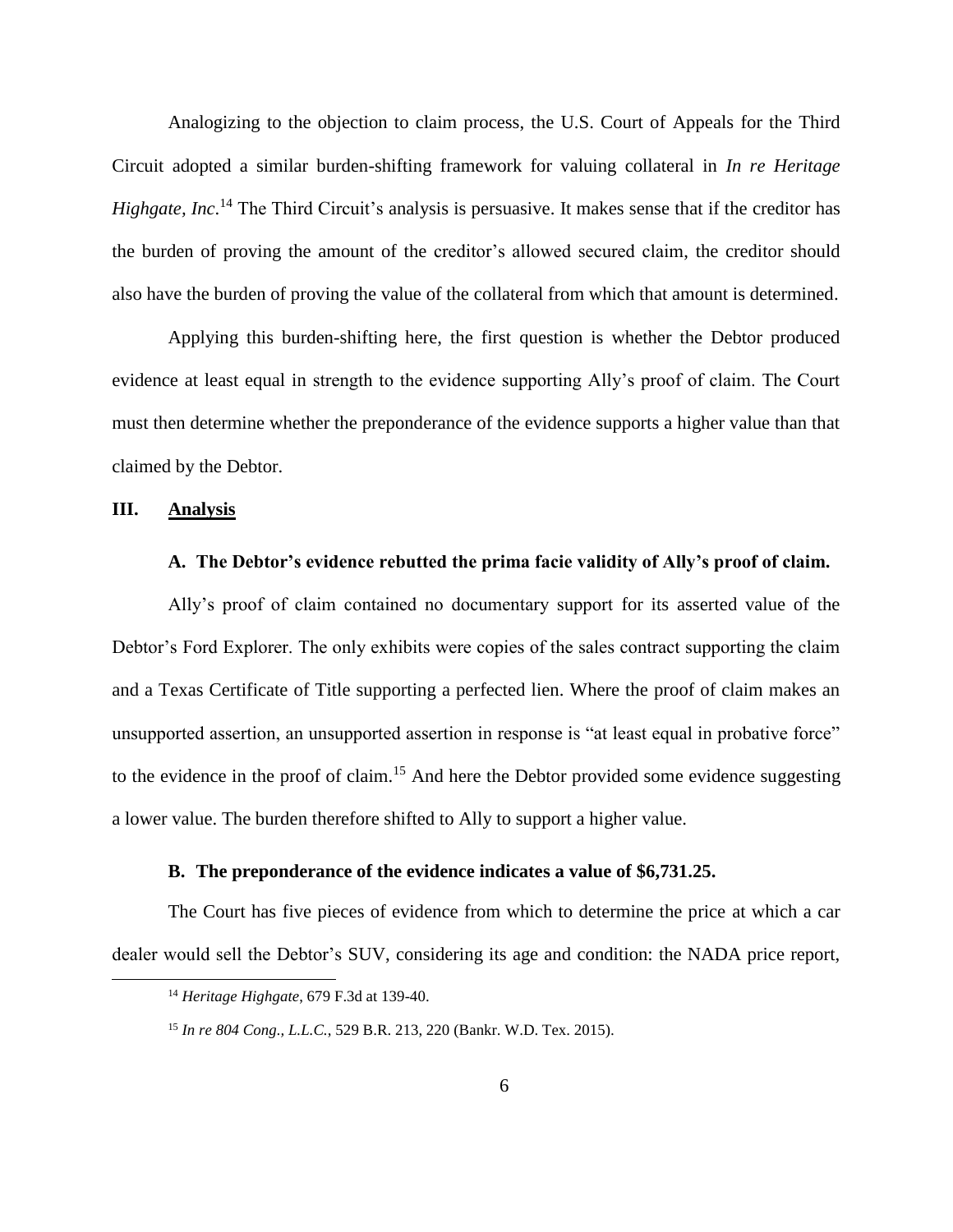the Edmunds price reports, the Debtor's testimony regarding the condition of the property, pictures of the SUV, and the value sworn to in the schedules. The NADA price report indicates that the Clean Retail value of the SUV is \$9,475. The Edmunds price reports indicate that the Dealer Retail price for the SUV in Average condition is \$5,947. Both the NADA<sup>16</sup> and Edmunds<sup>17</sup> price reports have been accepted by courts as credible and reliable evidence of the price for which a retail car dealer would sell a vehicle.<sup>18</sup>

Courts have noted that the NADA Clean Retail value typically overstates the replacement value of a debtor's vehicle.<sup>19</sup> The NADA Clean Retail value is an idealized standard that is rarely met by used vehicles before they are reconditioned.<sup>20</sup> Often, courts use the NADA Clean Retail price as the starting point before deducting the cost of repairs to determine value.<sup>21</sup> Others take a

<sup>16</sup> *E.g.*, *In re McElroy*, 339 B.R. 185, 188 (Bankr. C.D. Ill. 2006) (quoting *In re Madsen*, 2001 WL 34076428 (Bankr. C.D.Ill.)) ("Bankruptcy courts in the Central District of Illinois have long recognized the NADA guide as 'the authoritative source that is most relevant and applicable to the valuation' of vehicles in Chapter 13 cases.").

<sup>17</sup> *In re Bub*, 502 B.R. 345, 358 (Bankr. E.D.N.Y. 2013) *aff'd sub nom. Bub v. Rockstone Capital, LLC*, 516 B.R. 685 (E.D.N.Y. 2014); *In re Gehring*, No. 11-60611, 2011 WL 2619552, at \*3 (Bankr. N.D. Ohio July 1, 2011); *In re Ayres*, No. 09-56695 ASW, 2010 WL 652825, at \*6 (Bankr. N.D. Cal. Feb. 16, 2010).

<sup>18</sup> Courts have also found the Kelly Blue Book (KBB) values credible. *E.g., Bub*, 502 B.R. at 358. Determining the relative credibility of these price reports would require expert testimony about the data forming the basis of the report. Nonetheless, the Court finds their use by other courts, and the incentive of the publications to be accurate, indicative of their basic reliability.

<sup>19</sup> *E.g.*, *In re Nance*, 477 B.R. 638, 643 (Bankr. E.D. La. 2012); *In re Mayland*, No. 06-10283, 2006 WL 1476927, at \*1 (Bankr. M.D.N.C. May 26, 2006); *see also In re Morales*, 387 B.R. 36, 45 (Bankr. C.D. Cal. 2008) ("In most cases, the showing necessary to justify a downward adjustment from the guide retail value will be minimal because few vehicles have been maintained in the high-quality condition contemplated by the guide retail values.").

<sup>20</sup> *Mayland*, No. 06-10283, 2006 WL 1476927, at \*1.

<sup>21</sup> *In re Scott*, 437 B.R. 168, 174 (Bankr. D.N.J. 2010); *Morales*, 387 B.R. at 45; *In re Eddins*, 355 B.R. 849, 852 (Bankr. W.D. Okla. 2006); *In re Ortiz*, No. 06-16243-BKC-RBR, 2007 WL 1176019, at \*3 (Bankr. S.D. Fla. Feb. 27, 2007)). Further, assuming competent evidence could be provided, the NADA price should also be adjusted for the lack of warranty that often comes with purchasing a vehicle from a retail car dealer. *Nance*, 477 B.R. at 643 (quoting *In re Nice*, 355 B.R. 554, 557 (Bankr. N.D.W. Va. 2006)); *see also Associates Commercial*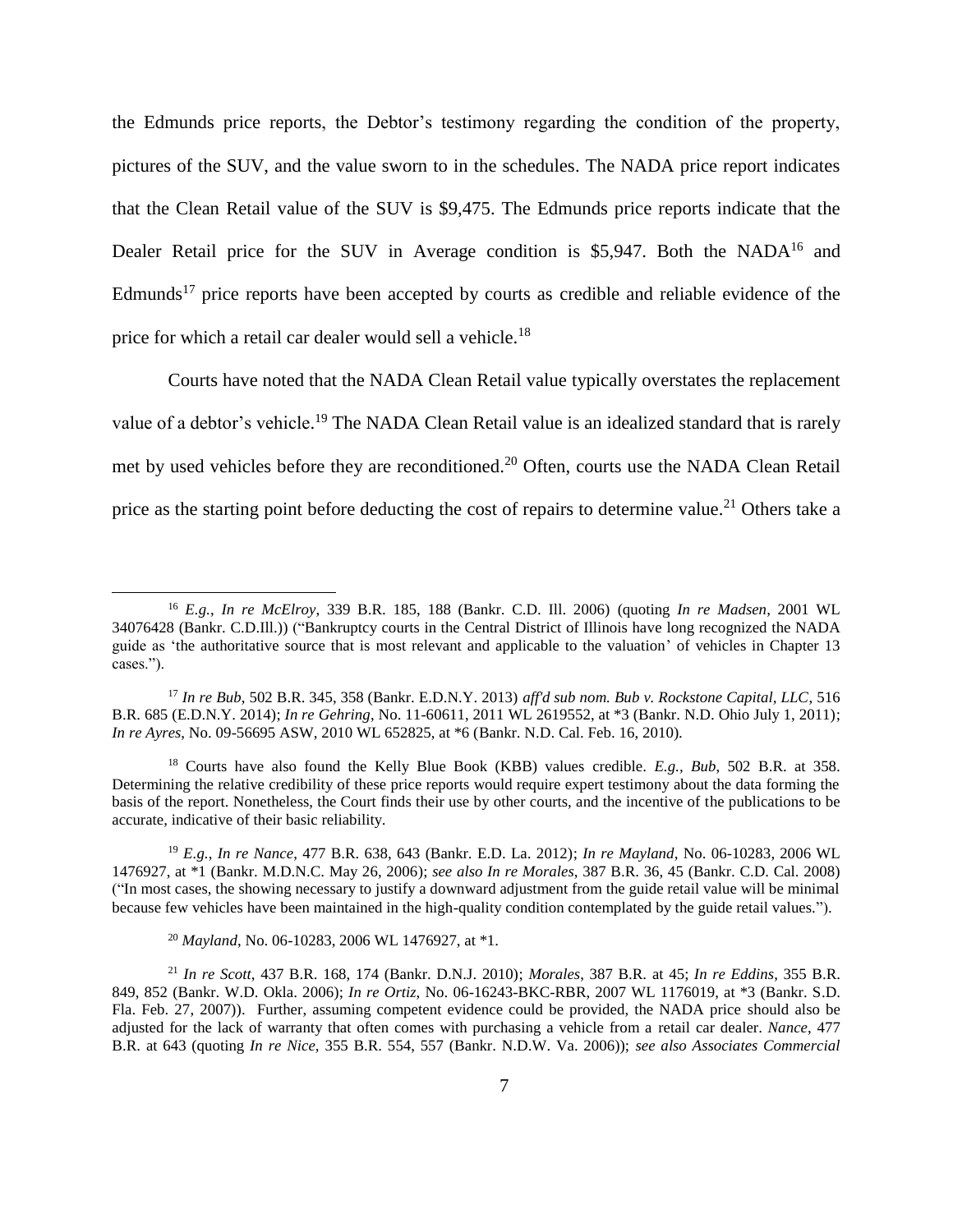standard set percentage off the NADA value as the starting point.<sup>22</sup> And one bankruptcy court in the Fifth Circuit held that averaging the Clean Retail and Clean Trade-in NADA values best approximated replacement value. $^{23}$ 

Given the deep scratches and fender damage to the Debtor's SUV, the NADA Clean Retail value plainly overstates the replacement value of the Debtor's SUV. There is no evidence in the record regarding the costs of reconditioning from which the Court could determine its value based on the NADA price report. And the record is also insufficient to determine a percentage reduction in the NADA Clean Retail or to adopt the average of the NADA Clean Retail and Clean Trade-in prices.

But the Edmunds price report adopted by the Debtor might understate the replacement value of the Debtor's SUV. According to the Edmunds website, Average condition may include "a few mechanical and/or cosmetic problems[.]" The Debtor's SUV has deep scratches and some fender damage, but it has no mechanical defects. Although the Debtor's SUV falls under the Average category, it may be in better condition than the typical Average vehicle.

The Court finds that the replacement value of the Debtor's SUV is somewhere between the NADA price and the Edmunds price. Ally did not carry its burden in that it provided no evidence to support an appropriate discount from the NADA Clean Retail value. The Debtor, on the other hand, did swear to a value of \$6,731, which is consistent with the idea that a vehicle

*Corp. v. Rash*, 520 U.S. 953, 965 n.6 (1997) ("A creditor should not receive portions of the retail price, if any, that reflect the value of items the debtor does not receive when he retains his vehicle, items such as warranties, inventory storage, and reconditioning.").

<sup>22</sup> *McElroy*, 339 B.R. at 189; *Mayland*, No. 06-10283, 2006 WL 1476927, at \*1; *In re Mitchell*, 320 B.R. 687, 689 (Bankr. E.D. Mo. 2005).

<sup>23</sup> *Nance*, 477 B.R. at 643..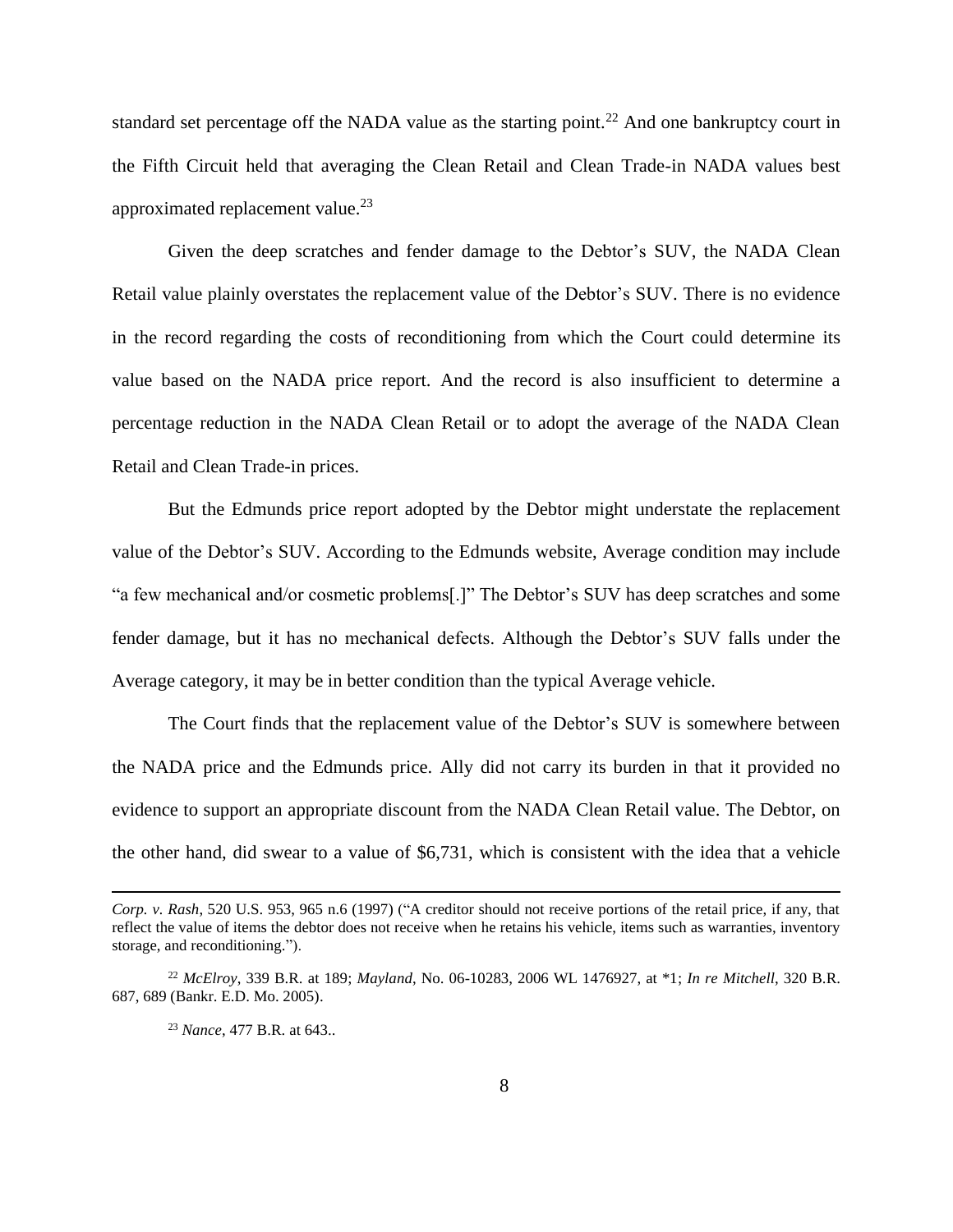with no mechanical and a few cosmetic defects should be worth a little more than the Edmunds Average value.<sup>24</sup> Although the value that the Debtor asserted in his schedules is weak evidence, and was rendered even weaker when the Debtor was cross-examined, it is the only basis the Court has to determine where between the NADA and Edmunds prices replacement value falls. And even if the Court construed the Debtor's testimony on cross examination as a rejection of the value the Debtor asserted in his schedules, the result would be the same. Ally had the burden of proving a higher value than the \$6,731 alleged in the objection to claim, and did not meet that burden.

### **IV. Conclusion**

 $\overline{\phantom{a}}$ 

The Court recognizes that the expense of expert testimony will rarely (if ever) be justified to establish the value of a debtor's personal vehicle under section 506(a). A local rule or standing order instituting a simple and uniform approach to establish the presumptive value of a debtor's vehicle may be justified if sought by the bar.<sup>25</sup> In the absence of such a rule, courts need to be

<sup>24</sup> It is well established that an owner can testify to value, *Kestenbaum v. Falstaff Brewing Corp.*, 514 F.2d 690, 698 (5th Cir. 1975), though that testimony is usually given little weight absent expertise. *Compare S. Cent. Livestock Dealers v. Sec. State Bank of Hedley*, 614 F.2d 1056, 1061-62 (5th Cir. 1980) (financial officer of feedlot could opine on value just as an owner of a business could opine on the value of a business), *with In re Meeks*, 349 B.R. 19, 22 (Bankr. E.D. Cal. 2006) (allowing the debtors to testify as to the value of their residence, but giving the testimony little weight).

<sup>25</sup> Some bankruptcy courts have done this. *E.g.*, Bankr. Vt. LBR 3012-1(b), [http://www.vtb.uscourts.gov/](http://www.vtb.uscourts.gov/%20sites/vtb/files/Local_Rules_2012.pdf)  [sites/vtb/files/Local\\_Rules\\_2012.pdf \(](http://www.vtb.uscourts.gov/%20sites/vtb/files/Local_Rules_2012.pdf)"As a starting point, the valuation of motor vehicle collateral will be presumed to be the midpoint between the National Automobile Dealers Association average trade-in value and clean retail value unless: (1) the parties agree to a different value; (2) the debtor or secured creditor presents an appraisal undisputed by the other party; or (3) the value is fixed by the Court as a result of an evidentiary hearing held specifically to determine the value of the particular vehicle"); Bankr. E.D. Mo. LBR 3015-2, [http://www.moeb.uscourts.gov/pdfs/local\\_rules/2015/2015\\_Local\\_Rules.pdf](http://www.moeb.uscourts.gov/pdfs/local_rules/2015/2015_Local_Rules.pdf) ("Absent evidence to the contrary, for purposes of 11 U.S.C. § 506, the Court's Vehicle Valuation Policy shall be 97% of the National Automobile Dealers Association (NADA) (Central Edition) retail value at the time of filing the petition.").